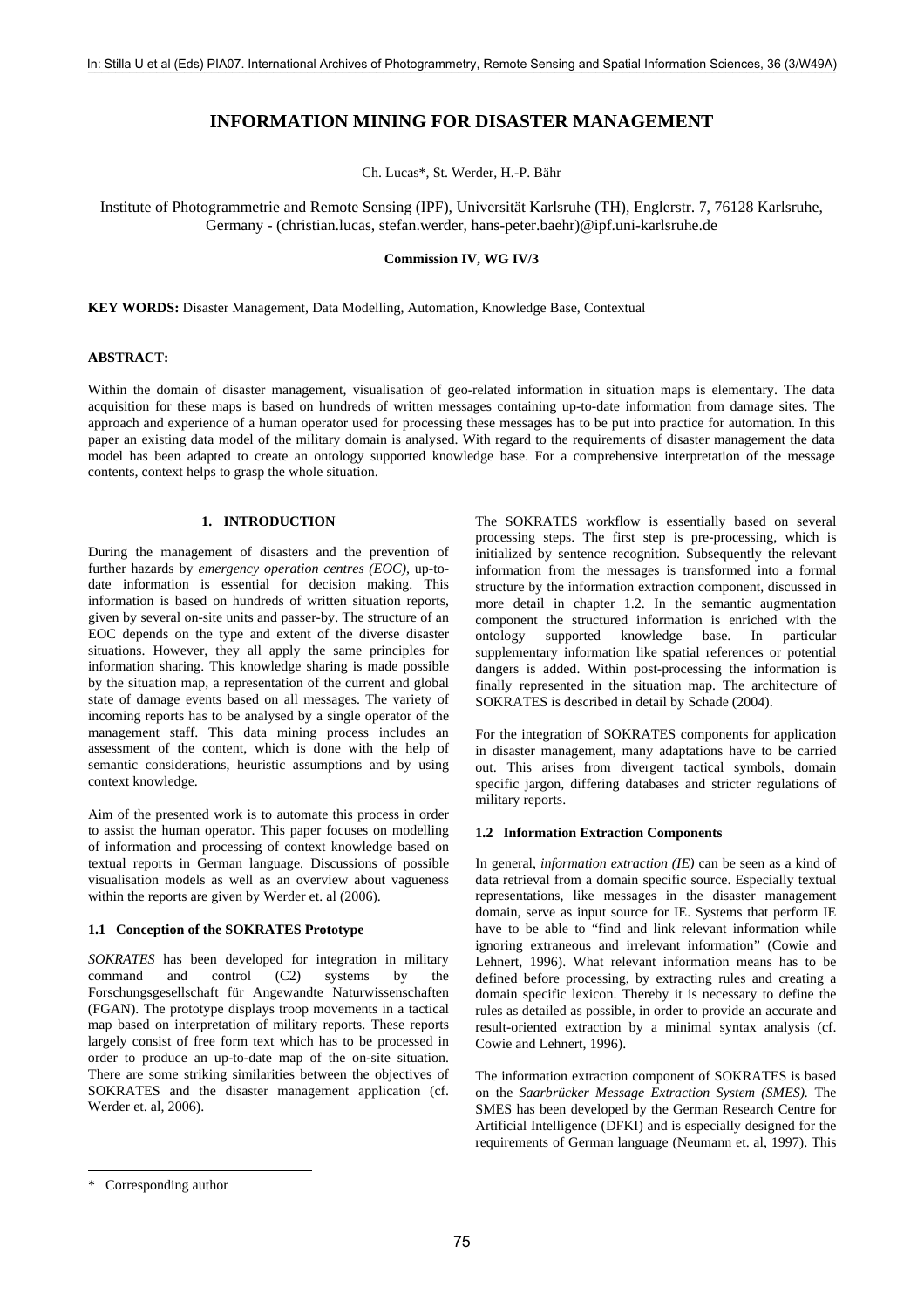tool will also be adapted for application in the disaster management domain.

For extracting relevant information, the SMES has to be enlarged and modified regarding the lexicon and the transducers. The responsibility of this lexicon is to denominate possible unit types, events and locations. In order to be able to classify locations, all street names, towns and points of interest have to be integrated into the lexicon. Furthermore the important terms for describing damage states have to be added, like the states of a fire. The finite-state transducers, which are used by the SMES, represent a framework for syntactic analysis of language. Transducers assign a domain specific function to each term. They extract information into *typed feature structures*, which is a standard formalism in computational linguistics (cf. Pollard and Sag, 1994). The important role of the typed feature structures is to provide information for padding the ontology. The architecture of the IE within SOKRATES as well as application scenarios are described in detail by Hecking  $(2004)$ .

## **2. DISASTER MANAGEMENT ONTOLOGY**

The extracted information from each message adds additional knowledge to the situation picture. In order to represent this knowledge formally an ontology is used. According to Gruber (1993) the term ontology is defined as "an explicit specification of a conceptualization". Because it is impossible to specify knowledge completely, an ontology is always restricted to a set of objects that it is able to represent, the socalled *universe of discourse*. These objects are defined in an ontology by classes and the relationships between them. A human-readable textual description of both, along with rules that constrain interpretation and usage of objects, finally add meaning to the ontology.

In the following the ontology of the military domain along with the adaptation of this ontology for the disaster management domain are presented in more detail.

## **2.1 The Command and Control Information Exchange Data Model (C2IEDM)**

Sharing information is an important aspect of multinational, combined and joint military operations. In modern armies Command and Control Information Systems (C2IS) are used to manage own forces and to obtain situational awareness. The Multilateral Interoperability Programme (MIP), an association of 24 nations and several organisations, developed the *Command and Control Information Exchange Data Model (C2IEDM)* to define the information exchange between different C2IS. The minimum requirement demanded by the MIP is that the "meaning and relationships of the information to be exchanged" (C2IEDM, 2005) need to be preserved.

The C2IEDM ontology defines a total of 194 entities in its logical data model. From these only 15 are independent, which means that their identification does not depend on any other entity. The independent entities provide an overview of the data model (see Figure 1).

The intensely connected entities *Object-Type* and *Object-Item* are both used to model a particular object in the C2IEDM. *Object-Type* defines the attributes which values are common among all objects of a particular type (e.g. fuel capacity in litre of a vehicle type). In contrast, the entity *Object-Item* defines the attributes which values can differ between all objects of a particular type (e.g. hull number of a vehicle). At the top level of their hierarchies the object entities define five different subtypes that can be modelled in the C2IEDM – *Facility* (e.g. airfield, road), *Feature* (meteorological, geographic and control features), *Material* (consumable material and equipment), *Organisation* (administrative and functional) and *Person*.



Figure 1. Independent entities of the C2IEDM (C2IEDM, 2005)

Spatial reference is summarized in the entity *Location* and is based on the definition of both absolute and relative points. The geometry of an object can be defined by a point, line, surface, geometric volume or by their respective subtypes (e.g. surface can be a corridor, polygon, polyarc, fan, track, orbit, or an ellipse). Relative points hereby permit positioning of objects relative to other objects as well as a simplified specification of geometries by the use of Cartesian offsets. The geographical reference is set by the definition of absolute points. Their coordinates are defined by latitude and longitude in the World Geodetic System 1984 (WGS 84) along with their vertical distance. The entity *Address* is not related to *Location* in the data model because it is only used for communication purposes. It is either an electronic address, accessible via a network service, or a physical one, reachable e.g. via postal services.

In the C2IEDM activity is represented by the entity *Action*. Planned and carried out activities as part of military operations are covered by *Action-Task*. In contrast, activities whose plan is unknown are covered by the entity *Action-Event*.

Information about the changing situation is stored directly in the corresponding entities of the data model. Subsequently the entity *Reporting-Data* is linked to these entities and provides amplifying data such as source, quality and timing. If the information is gathered from external sources, e.g. from a telephone conversation, the entity *Reference* can be used to provide metadata for the reported information.

The entity *Context* is in the terms of the C2IEDM a "collection of information that provides in its entirety the circumstances, conditions, environment, or perspective for a situation" (C2IEDM, 2005). *Context* therefore bundles only information that is already available and is in many cases limited to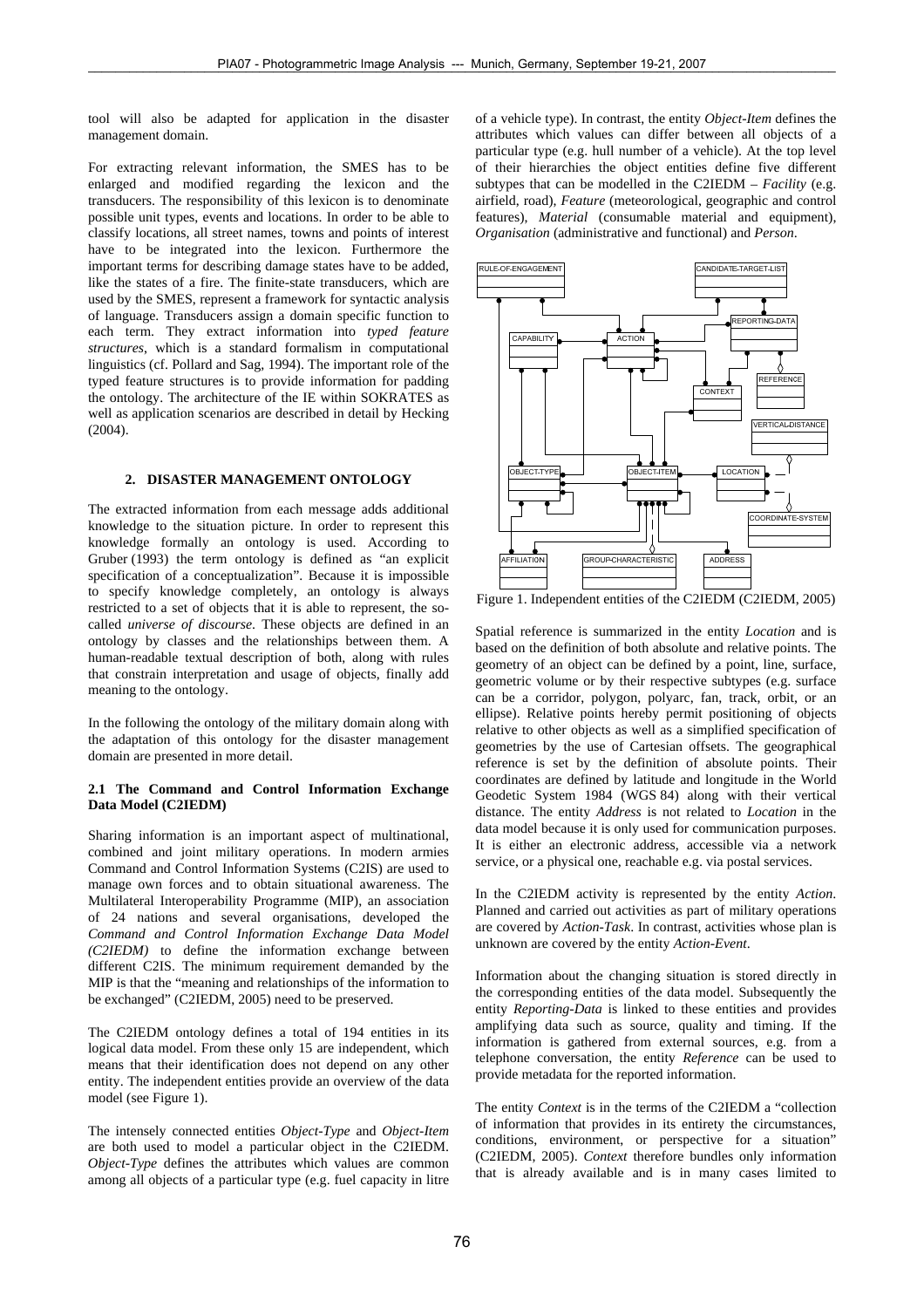collecting instances of *Reporting-Data* under a single label. It can also provide amplifying information for an *Object-Item*, e.g. hostile units that are approaching to the object's position. Additionally *Context* can be used to specify the prerequisites and estimated results of an *Action*.

The other independent entities of the C2IEDM shown in Figure 1 are less important for the adaptation and will not be discussed here.

#### **2.2 The Disaster Management Data Model (DM²)**

The *Disaster Management Data Model (DM²)* has been developed for an application in disaster management based on the C2IEDM. The data model does not cover all facets, e.g. resource management is not considered in detail yet. Nevertheless, many considerations concerning the DM² apply to ontologies in the domain of disaster management in general.

The most important entities of the DM² are shown in Figure 2 and the differences and new concepts in comparison to the C2IEDM are discussed in the following.



Figure 2. Important entities of the DM²

In contrast to the C2IEDM, which has been designed for information exchange, the DM² has been designed for serving as a knowledge base, so information storage, retrieval, and processing play an important role. For an easier usage in objectoriented programming languages, the disaster management ontology is modelled in terms of inheritance. The most obvious change is the unification of the two entities *Object-Type* and *Object-Item* into a single entity, which reduces some overhead.

The universe of discourse of the disaster management differs from the military one; therefore several changes had to be applied to the subtypes of the objects. To *Facility* the concept of buildings including their role (e.g. school), crossings and squares were added. The entity *Feature* was enhanced to handle administrative structures (e.g. district, town), damage sites, operation sections and standby areas. *Material* was renamed to the more common term *Resources* and holds the resource hierarchy. This depends on the actual conditions, because e.g. the actual fleet of vehicles differs from country to country. *Organisation* and *Person* were also adapted to the circumstances of disaster management, e.g. emergency operation centres were added. Objects can be set as part of an

object hierarchy, e.g. all districts are subordinated to the corresponding town.

The DM² also differences between planned and unplanned activities. The subclass *Action-Task* has been extended by the tasks of disaster management, like fire fighting. *Action-Event* covers several disasters types in the C2IEDM, but for disaster response several additional attributes describing the nature of disasters are needed. These were introduced to the DM², e.g. for an earthquake the location of its hypocenter and magnitude are of significant importance for the decision making process.

Written report forms used in disaster management often provide a field to indicate the priority of the message. The terms and graduations that are used differ. The Common Alerting Protocol (CAP, 2005) provides a field called "urgency" with five levels that denote the available response time. In the DM² the four priority levels from the German standard DV 810 (1977) were introduced to the entity *Reporting-Data*.

Defining geometries is elaborated in detail by the *Location* entity of the C2IEDM. Nevertheless, the DM² uses only a subset of the possible geometry types. For the situation map only two dimensional geometries are needed and special surface subtypes like corridor are normally not used for describing disaster events. Additionally the concept for setting the geographical reference of objects and geometries had to be adapted. The restriction of the C2IEDM to coordinates defined in WGS 84 is too strict for application in disaster management, because in many cases the geographic information used as a basis for disaster response is available only in other coordinate systems. The DM² therefore permits the usage of another reference frame than the WGS 84. Nevertheless the DM² is restricted to a single reference frame, in order to avoid negative side effects due to inhomogeneous coordinate definitions.

The impacts of disasters depend on several aspects. One aspect is their location, e.g. in densely inhabited areas the damages and risks are often more severe. In urban areas buildings play an important role – they can be affected by disasters but they can also be used during disaster response, e.g. as gathering places for homeless people. Because in free form text the location of a building is normally given by its address, in the DM² the entities *Address* and *Location* are associated. The translation between the two entities can be performed by a simple geocoder as part of the augmentation component.

Concerning the practical implementation of the system and the transfer of the logical data model to a physical data model several aspects have to be considered. Because the DM² serves as a knowledge base, all relevant information can be aggregated in a database system. This information includes the geospatial data, e.g. the topographic information. For the processing step of semantic augmentation geo-related computations are often necessary, e.g. obtaining the distance between a damage site and nearby high risk buildings. For these computations either an embeddable GIS component or geospatial database functions can be used.

In ontologies associations between entities are of crucial importance. Regarding the DM² this is especially the case for the association entities that capture the highly dynamic situation in terms of time (*DateTime*), geometry and geographical reference (*Location*) and changing attribute values (*Status*). The principles behind this concept can be best shown by the association entities connecting the *Object* entity in the DM² (see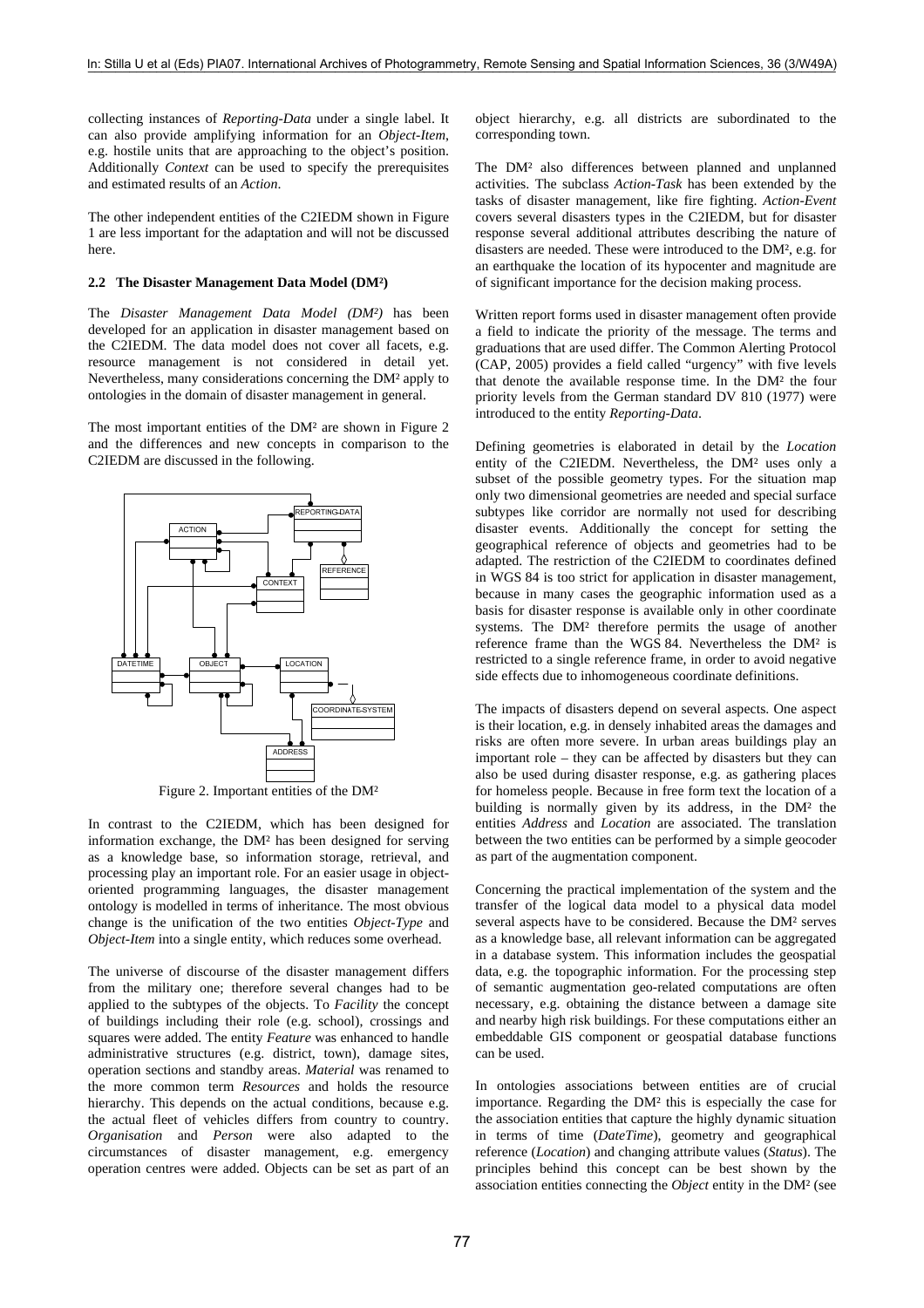Figure 3). An individual object can move, so tuples with (*Object*, *DateTime*, *Location*) track the position in *Object-Location*. Also some parameters of an object can change over time, e.g. the availability of units. Therefore these values are tracked in tuples (*Object*, *DateTime*, *Attributes describing the status*) in *Object-Status*. But tracking is not only important for units but also for the position and extent of damages, e.g. fires or flooded areas. Because the affected area of an event is not restricted to facilities but can also be of feature type, flexible tracking of events is possible.



Figure 3. Associations of *Object*, *DateTime* and *Location*

*Context* in the DM² is no longer an exclusive collection of already available data as it is in the C2IEDM – it can be used for evaluation of information as well as for the inference of new information, as shown in the following chapter.

# **3. CONTEXT – A FUSION OF CONTENT**

The importance of context is well-defined within the use of language. An isolated word refers to a denotation but is still meaningless. Thus, it is the context of the sentence which adds the meaning. Context is not necessarily restricted to language since this principle is similar in diverse disciplines. Processing isolated pixels within image analysis is as almost impossible as the interpretation of an individual report in the domain of disaster management. These reports are based on impressions and individual observations of one-site units. Also, the knowledge level of the messages depends on the source and the type of observation. As a consequence of the free text form, fuzziness of the content is inherent in the messages. Furthermore, vagueness is included whenever the author expresses assumptions. According to these different aspects, reports represent a generalised description of the situation in diverse abstraction levels. So-called *semantic gaps* are a conceptual summary of these facets.

During processing and analysis of incoming messages, human operators instinctively create references between different reports and organize these depending on the content. This type of semantic enrichment is based on the usage of context knowledge, which is evolved by the multitude of reports. For an automatic application in disaster management, the usage of context knowledge in the message analysis has to be adapted from human approaches. Content dependent fusion of diverse messages offers an elegant solution. For detecting these similar and significant content structures, methods of information technology are necessary.

Such methods are a kind of *data mining* because of the processoriented detection of significant structures in a dataset (Bensberg 2001). Contrary to a number of publications, Bensberg emphasizes the importance of structures. Hence the limitation to large amounts of data is secondary for their processing.

## **3.1 Context in the Disaster Management Data Model**

Within the DM² context is a powerful instrument for semantic enrichment. The implementation is related to the C2IEDM, by the direct cross linking of the main entities *Action*, *Object, DateTime* and *Reporting-Data* (cf. Figure 2). By this approach the essential information is concentrated in association to a single entity. Additional information, like the geographical position, is already given inherently by the enlisted objects.

Nevertheless, the philosophy behind the context differs as the context in the DM² is organized task-related. Thus the main context of a disaster is subdivided into three separate types of contexts providing three complementary perspectives on the aggregated information. The first context *Action-Context* is focused on the relations between the diverse actions and their dependences. Thus it becomes possible to model e.g. injured people in consequence of a fire. The *Feature-Context* is focused on the coherences of objects, actions and time. In this manner individual objects like an organizational unit or individual actions like a burning facility are represented as a whole situation including the temporal references. The third type of context, the *Reference-Context*, relates the reported facts of a message to each other. That way the facts of a report are bundled and relate to the same attributes. Following this approach a multitude of either-way independent, crossed or coincided context-entries arise.

According to this method, it becomes possible to identify and detect all coherences within the ontology for semantic enrichment.

# **3.2 Processing Context Knowledge**

The discussed ontology offers the possibility to link different facts case related in different types of context. However, the types of context should be identified as automatically as possible for a set of data. Thus the processing of context starts with the "least common denominator" of the reports.

For finding this "least common denominator" the course of messages representing the chronology of a disaster has to be considered. In the first phase of a disaster the incoming messages show common characteristics, which are quite simple. Normally, the messages include indications for a disaster along with the source of information and a location. In this manner the disaster location offers the first reference for further processing and the basis for creating each type of context. These considerations are quite similar to the approach of a human operator.

The definition of "the same location" for creating context is possible by the introduction of a so-called *event horizon*. The event horizon is the sphere of influence of a reported fact and its shape and size depend on the meaning of the content. The sphere of influence in this application is a buffer, individually defined for each type of reported fact. That way the sphere of influence of a derailment is much smaller than the sphere of influence of smoke, which can be seen and smelled over a long distance. According to that approach, reported facts are related whenever their event horizons overlap. Thereby it is important not to confound the "virtual" sphere of influence of the reported fact with the fact itself.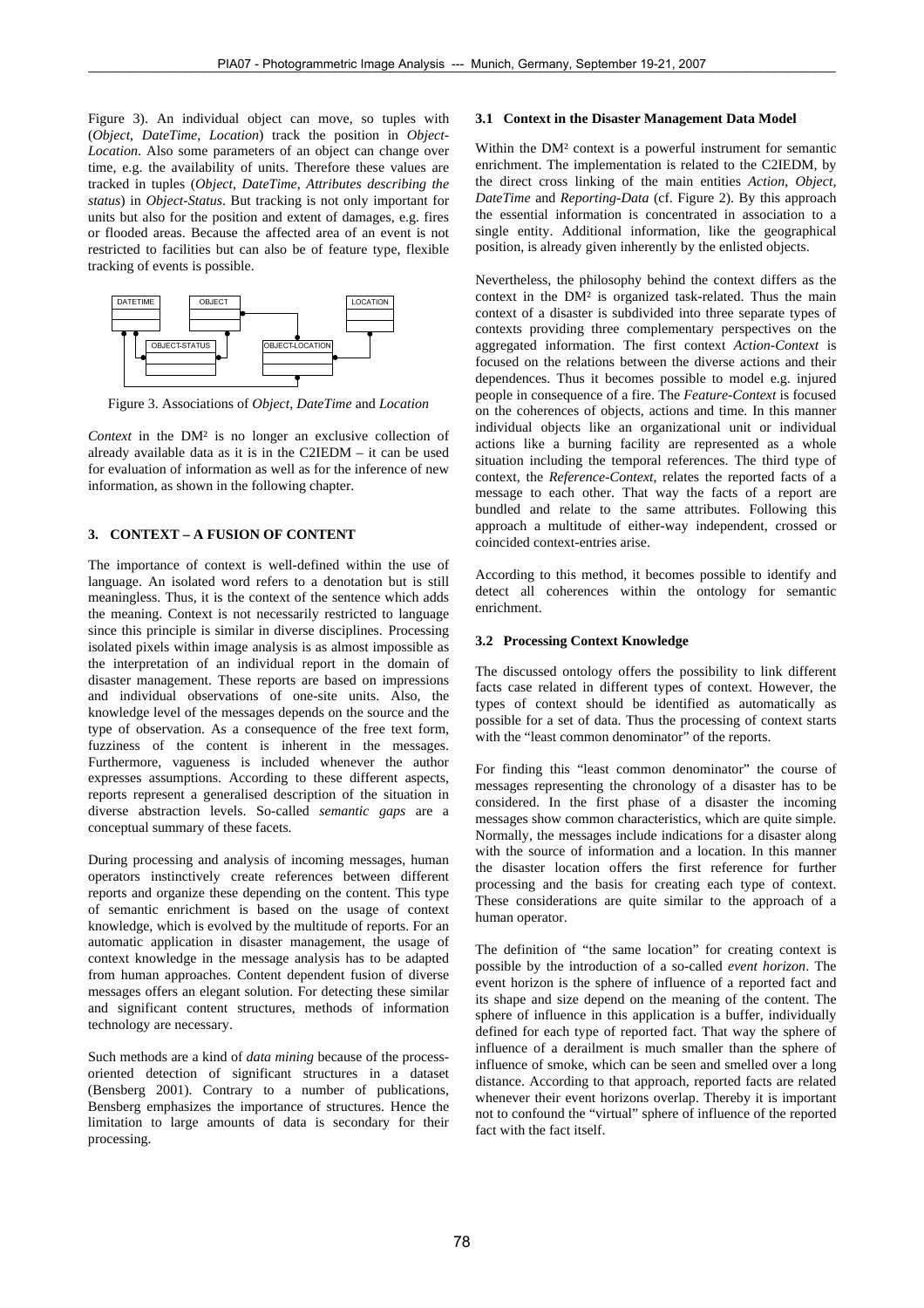

Figure 4. Inference net including the certainty factors and the levels of context

The location context offers the possibility for a new kind of interpretation of message content. Similar locations, in the meaning of overlapping event horizons, which are mentioned in various reports, establish the first evidence for a particular disaster, a so-called *hypothesis*. Conditions respectively restrictions for matching diverse types of facts to the same context have to be defined. The inference nets from the knowledge based diagnose system *MYCIN* offer a solution for this problem, presented in the following (Beierle and Kern-Isberner, 2006).

MYCIN (cf. Buchanan and Shortliffe, 1984) is one of the first knowledge based expert systems designed for processing and representation of uncertain knowledge. MYCIN has been developed since 1972 by the University of Stanford for diagnosing different diseases in dependence to the different symptoms. Modelling these coherences is made possible by defining conditions and relations of different evidences. These basic relations are "if A then B", "A and B" and "A or B". This assortment of relations is quite simple, however similar to the approach of a human operator. Additionally the relation "if A then B" is complemented by a *certainty factor (CF)* for implementing a weighting as shown in Equation 1.

$$
A \xrightarrow{CF(A \to B)} B \tag{1}
$$

This equation expresses the degree of belief of the conclusion B if the premise of A is true. Thereby it is important not to confound the degree of belief and the probability for B on the condition of A. The confidence region for the CF is given by the interval  $[-1, 1] \in \mathbb{R}$ . The meaning of this range is  $[-1, 1]$ confutes],  $[0 =$  neutrally] and  $[1 =$  confirmed]. In this manner it is possible to model evidences for and against a *hypothesis*.

*CF [B]* represents the *cumulative certainty factor* with dependence to the "rule base"  $(A \rightarrow B)$  and the *evidence* (in this case represented by *CF [A]*). So the cumulative certainty factor exists for the *evidence* as well as the *hypothesis.* This serial combination is shown in Equation 2.

$$
CF[B] := CF[B, \{A\}] = CF(A \rightarrow B)^* \max\{0, CF[A]\} \tag{2}^*
$$

For processing context, the propagation rules for the conjunction and disjunction are represented by Equation 3. These equations make the empiric definition of the relations "A and B" and "A or B" possible. In this manner the interaction between different *evidences* to a *hypothesis* can be balanced.

$$
CF[B, \{A \wedge B\}] = \min \{ CF[A], CF[B] \}
$$
  
\n
$$
CF[B, \{A \vee B\}] = \max \{ CF[A], CF[B] \}
$$
\n(3)

The final case for modelling is the parallel combination of *evidences*. This is necessary whenever different *evidences* link to the same *hypothesis*. Equation 4 represents the mathematical interpretation of this case.

$$
CF[B, \{A_1, ..., A_n\}] = f(CF[B, \{A_1, ..., A_{n-1}\}], CF[B, \{A_n\}])
$$
 (4)<sup>\*</sup>

With these equations the different reports can be processed and matched to the different types of context. This procedure is illustrated by an example, in which the initial situation is given by four reports with the content of derailment, smell of gas, observation of an explosion and smell of smoke. The messages comply with the basic condition of overlapping event horizons, because of "the same location" of the reported facts. That is why they are contained in a common location context (cf. Figure 4).

The spatial information needed for this analysis is given by sender's explanations, like: "I have seen an explosion at the ARAL petrol station". The location given in this report is the distinctive ARAL petrol station which has to be part of the DM² database. The reported fact is the observation of an explosion.

Processing these messages creates possible *Action-Events* and defines also the specific event contexts. The report about observation of an explosion is an evidence for the *hypothesis* of

l

<sup>\*</sup> (Beierle and Kern-Isberner, 2006)